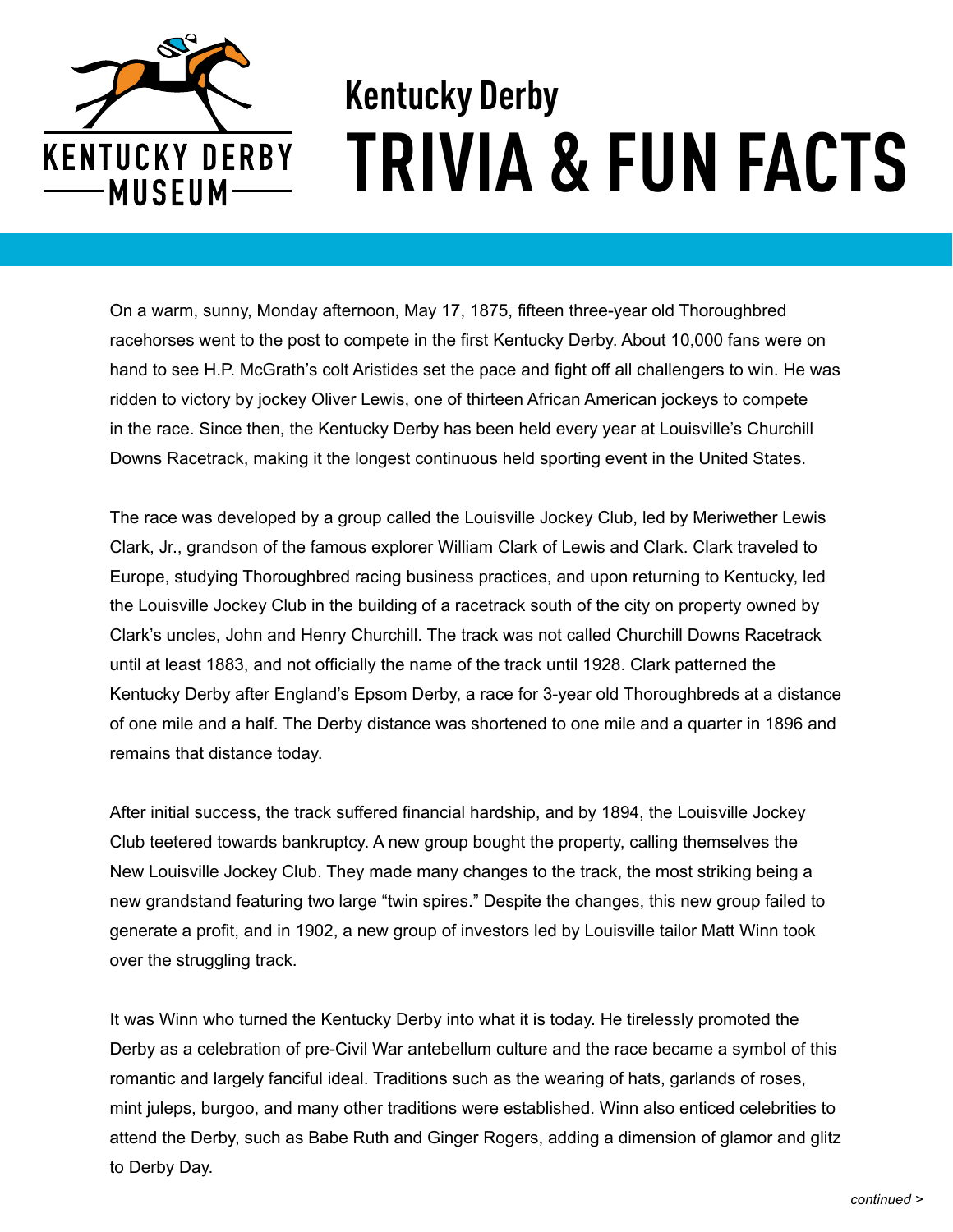

## **Kentucky Derby TRIVIA & FUN FACTS**

Several legendary horses put the Derby in the racing spotlight as well. In 1913, a long-shot named Donerail shocked the crowd by winning at odds of 91-1, still the highest odds of any Derby winner. Two years later in 1915, a filly (female horse) named Regret beat the colts, becoming the first of three fillies to win the Derby. Then, in 1919, Sir Barton won the Derby – then won the Preakness in Baltimore and the Belmont in New York to become the first Triple Crown champion.

The Kentucky Derby continued to enjoy momentum in the 1930s and 1940s as seven horses won the Triple Crown, including Kentucky's Calumet Farm, which won twice with Whirlaway (1941) and Citation (1948). Radio and television grew Derby audiences further, painting a picture of old south romanticism and exciting Thoroughbred racing.

Perhaps the greatest performance by a Thoroughbred in the Derby was that of Secretariat in 1973. "Big Red", as he was known by his fans, set the track record that stands to this day, running the race in 1:59.40. Back to back Triple Crown winners Seattle Slew (1977) and Affirmed (1978) kept the Kentucky Derby in the national spotlight, despite the diminishing popularity of Thoroughbred racing as a whole.

2015 proved to be a banner year for the Kentucky Derby as the 141st running attracted the largest crowd in the history of the race. 170,500 people packed the historic facility to witness eventual Triple Crown winner American Pharoah win the race.

The 144th Kentucky Derby had a crowd of 157,813 watching as Justify traversed a sloppy track to win the Derby presented by Woodford Reserve. It was the rainest Derby in 144 years. Justify continued Kentucky's dominance as the "racehorse capitol of the world" – being the 110th of 144 Kentucky Derby winning Thoroughbreds bred in Kentucky. Justify is the first in 136 years to win after not having raced as a two-year-old and became the thirteenth Triple Crown winner.

The Thoroughbred industry in Kentucky is one of the leading economic industries in the state, generating \$3.1 billion in revenue. The Kentucky Derby itself is also a great economic event for Kentucky, with around \$160 million spent in Louisville Derby weekend.